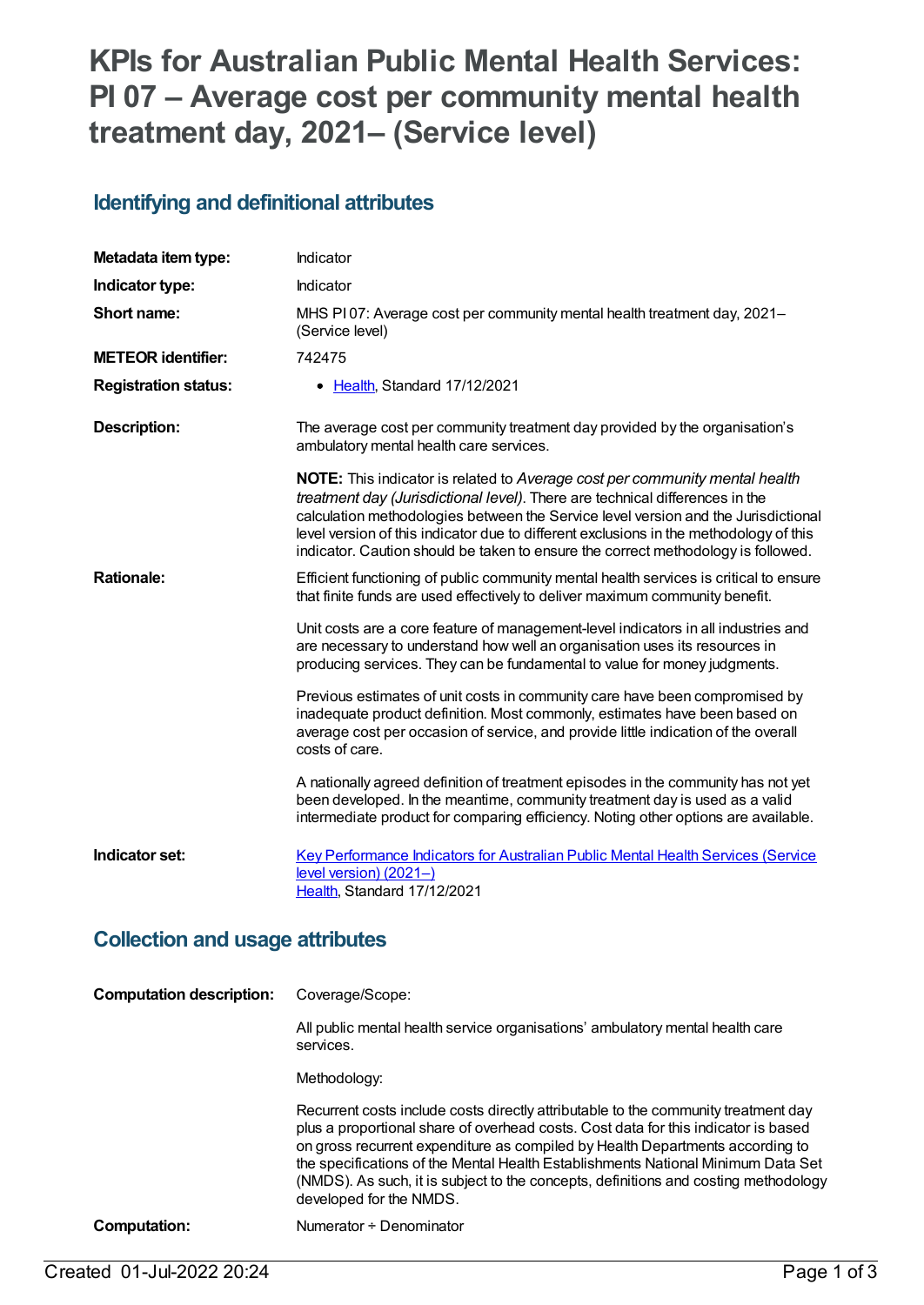| Numerator:      | Total of the mental health service organisation's recurrent expenditure on<br>ambulatory mental health care services within the reference period. |
|-----------------|---------------------------------------------------------------------------------------------------------------------------------------------------|
| Denominator:    | Total number of community treatment days provided by the organisation's<br>ambulatory mental health care services within the reference period.    |
| Disaggregation: | Service variables: target population                                                                                                              |
|                 | Consumer attributes: nil                                                                                                                          |

#### **Representational attributes**

| Mean (average)  |
|-----------------|
| Monetary amount |
| Currency        |
| <b>NINNN1</b>   |
|                 |

#### **Indicator conceptual framework**

**Framework and dimensions:**

**Efficiency and [sustainability](https://meteor.aihw.gov.au/content/721208)** 

### **Accountability attributes**

| <b>Benchmark:</b>                                  | Levels at which the indicator can be useful for benchmarking:                                                                                                                                              |
|----------------------------------------------------|------------------------------------------------------------------------------------------------------------------------------------------------------------------------------------------------------------|
|                                                    | $\bullet$ service unit<br>• mental health service organisation<br>• regional group of services<br>• state/territory.                                                                                       |
| Further data development /<br>collection required: | This indicator can be accurately constructed using the Mental Health<br>Establishments NMDS and the Community Mental Health Care NMDS.                                                                     |
| Other issues caveats:                              | Contact duration data is needed for a more sophisticated cost modelling<br>methodology.                                                                                                                    |
|                                                    | Casemix adjustment is needed to interpret variation between organisations to<br>distinguish consumer and provider factors.                                                                                 |
|                                                    | Further development of national funding models, including episode-based or<br>casemix models will enable more meaningful measurement.                                                                      |
|                                                    | There is a need for considerable development of costing within mental health (for<br>example the inclusion/exclusion of teaching and research expenditure and costing<br>according to actual service use). |
|                                                    | Accurate reporting at levels above that of mental health service organisation<br>requires unique state-wide patient identifiers which are not currently available in all<br>jurisdictions.                 |

### **Source and reference attributes**

| <b>Submitting organisation:</b> | Australian Institute of Health and Welfare on behalf of the National Mental Health<br>Performance Subcommittee                                                          |
|---------------------------------|-------------------------------------------------------------------------------------------------------------------------------------------------------------------------|
| Reference documents:            | National Mental Health Performance Subcommittee (NMHPSC) 2013. Key<br>Performance Indicators for Australian Public Mental Health Services, 3rd edn.<br>Canberra: NMHPSC |

## **Relational attributes**